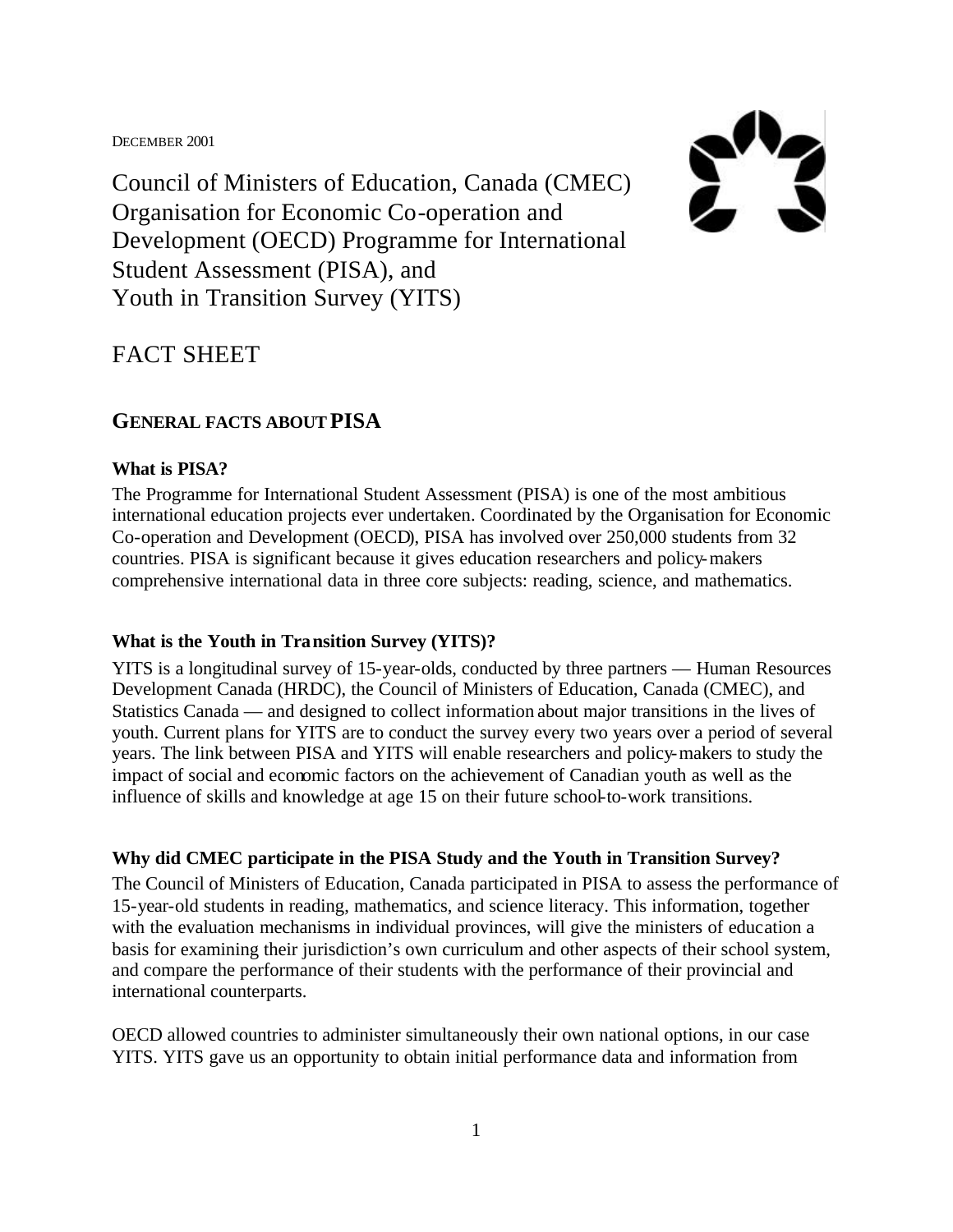students, principals, and parents. Combining YITS and PISA allowed for efficiencies in time, administrative requirements, and costs.

### **Who participated in PISA and the Youth in Transition Survey?**

In Canada, 30,000 students from 1,000 different schools took part in both PISA and YITS. The total number of students who participated from each province is outlined in the first pages of the Canadian report. None of the territories chose to take part in the 2000 project.

#### **Is OECD**'s **PISA a one -time-only assessment?**

No. Two future assessments are planned, with a primary focus on mathematics in 2003, then on science in 2006.

#### **How can student performance across the OECD countries be compared?**

Educational systems and school programs differ from one country to another. Making comparisons of results from these various countries is a complex task. However, OECD countries developed a framework for each of the three subject domains to be tested, a framework that reflected in general terms what 15 year-old students are expected to know. While PISA does assess students' knowledge and skills in reading, mathematics, and science, it focuses primarily on what students will need in their future lives. PISA, then, seeks to assess what students can do with what they have learned. The results obtained from PISA will help educators determine whether students in OECD countries reach similar levels of performance at about the same age.

#### **How can student performance across Canada be compared?**

Because all provinces and territories have legislative responsibility for education, school programs differ from one part of the country to another. However, because of the universality of PISA's global benchmarks in reading, mathematical, and scientific literacy, the comparison of individual Canadian provinces with distinct countries was quite feasible.

In the Canadian report, the provincial breakdown of the PISA results allows researchers and educators to compare the performance of students within each jurisdiction with the performance of those from neighbouring provinces, as well as with the performance of students from other developed countries. In all provinces, results can also be compared on the basis of gender. In some provinces, results can be compared along linguistic lines as well.

#### **How can we compare average scores?**

Because scores were based on samples of students from each country and province, we cannot say with certainty that these scores are the same as those that would have been obtained had all 15-year-olds been tested. The *confidence interval* is a range of scores within which the score for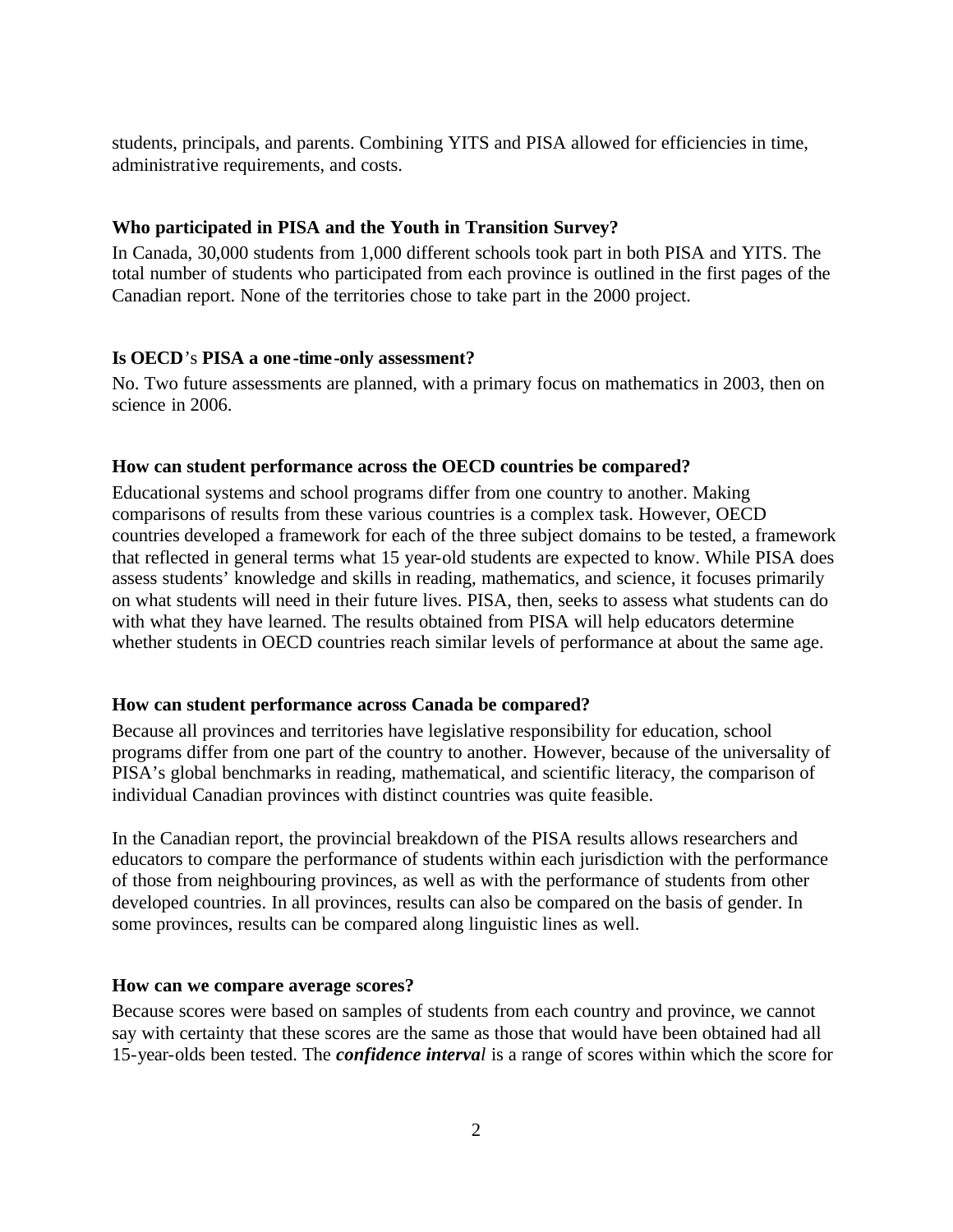the full population is likely to fall.

When comparing two countries or two provinces, the two average scores cannot be said to be different from each other if the confidence interval for the two average scores overlaps.

For example, countries performing about the same as Canada have a confidence interval for the average score that overlaps with Canada's confidence interval.

### **What is reading, mathematical, and scientific literacy in PISA?**

**Reading literacy** is defined in PISA as the ability to understand, use, and reflect on written texts in order to achieve one's goals, to develop one's knowledge and potential, and to participate effectively in society.

The "type of reading task" dimension is measured on three scales:

- 1. A "retrieving information" scale reports on students' ability to locate information in a text.
- 2. An "interpreting" scale reports on the ability to construct meaning and draw inferences from written information.
- 3. A "reflection and evaluation" scale reports on students' ability to relate text to their knowledge, ideas, and experiences.

A combined reading literacy scale summarizes the results from the three reading literacy scales. This combined scale is referred to as "reading" in the Pan-Canadian report. ?

**Mathematical literacy** is defined in PISA as the capacity to identify, understand, and engage in mathematics, and to make well-founded judgments about the role that mathematics plays in an individual's current and future private life, occupational life, social life with peers and relatives, and life as a constructive, concerned, and reflective citizen.

**Scientific literacy** is considered a key outcome of education by age 15 for all students. Literacy in science relates to the ability to think scientifically in a world in which science and technology shape our lives.

### **What are the 5 levels of reading literacy?**

Reading achievement was described in 5 levels. Essentially, these levels represent the most difficult test items that a student could answer.

A difference of one level can be considered an important difference in student performance.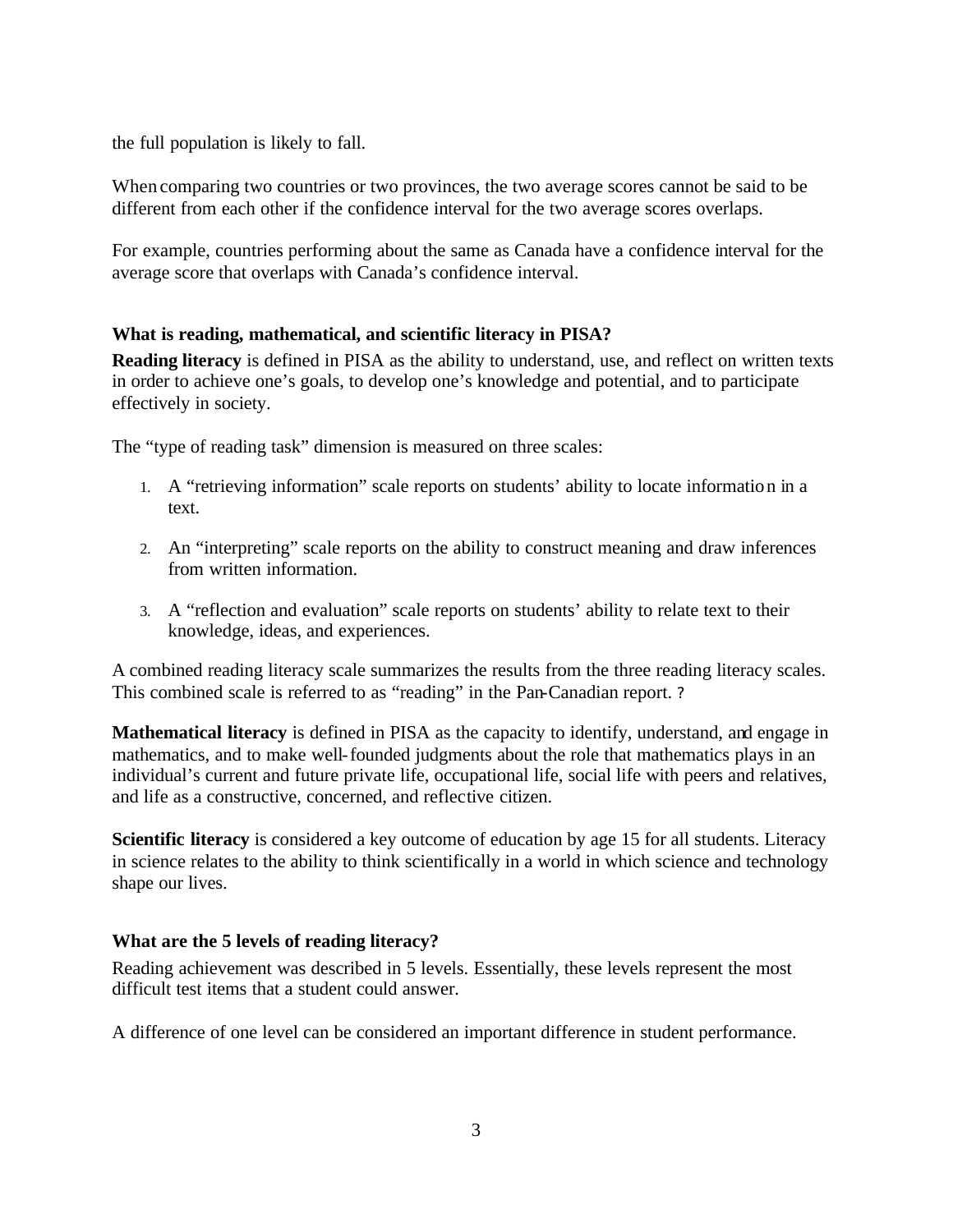A difference of 73 points between two average reading scores can be thought of as representing about one complete level in reading literacy.

The examples below are from levels 2 and 3 in the reading retrieving scale:

#### **Level 2**

Students were required to state how to check that a bicycle seat was in the right position, by finding two pieces of connected information in an assembly manual. The placement of the relevant information was clearly stated in the question.

### **Level 3**

Looking at a complex internationa l airline timetable, with prominent competing information, students had to find a single piece of information that satisfied three conditions — time, destination, and connecting city. For information about one of the conditions, the reader had to refer to a separate list of abbreviations.

### **Will PISA replace provincial and pan-Canadian assessments?**

PISA is designed to complement the current assessments being coordinated by CMEC. The School Achievement Indicators Program (SAIP) is a CMEC assessment, conducted in regular cycles, that provides quantitative information on the performance of 13-year-old and 16-year-old students in Canadian school systems. PISA 2000, which assessed 15-year-olds, gives educators from across Canada another bank of quantitative information to analyze and interpret as they make enhancements in the country's education systems.

# **What is the cost to date of PISA?**

The direct costs for PISA have been funded by HRDC; some indirect costs have been assumed by the provinces. In each of three years, the direct costs have been \$1.9 M and the indirect costs about \$270,000 for a total of approximately \$6.5 M for this first PISA administration.

# **Who are the Canadian partners involved with PISA?**

Human Resources Development Canada, Statistics Canada, and the Council of Ministers of Education, Canada are partners in administering PISA and in producing the Canadian PISA report.

### **Who developed the items in the test?**

The OECD developed PISA, with contributions and regular input coming from all the countries that participated in the assessment.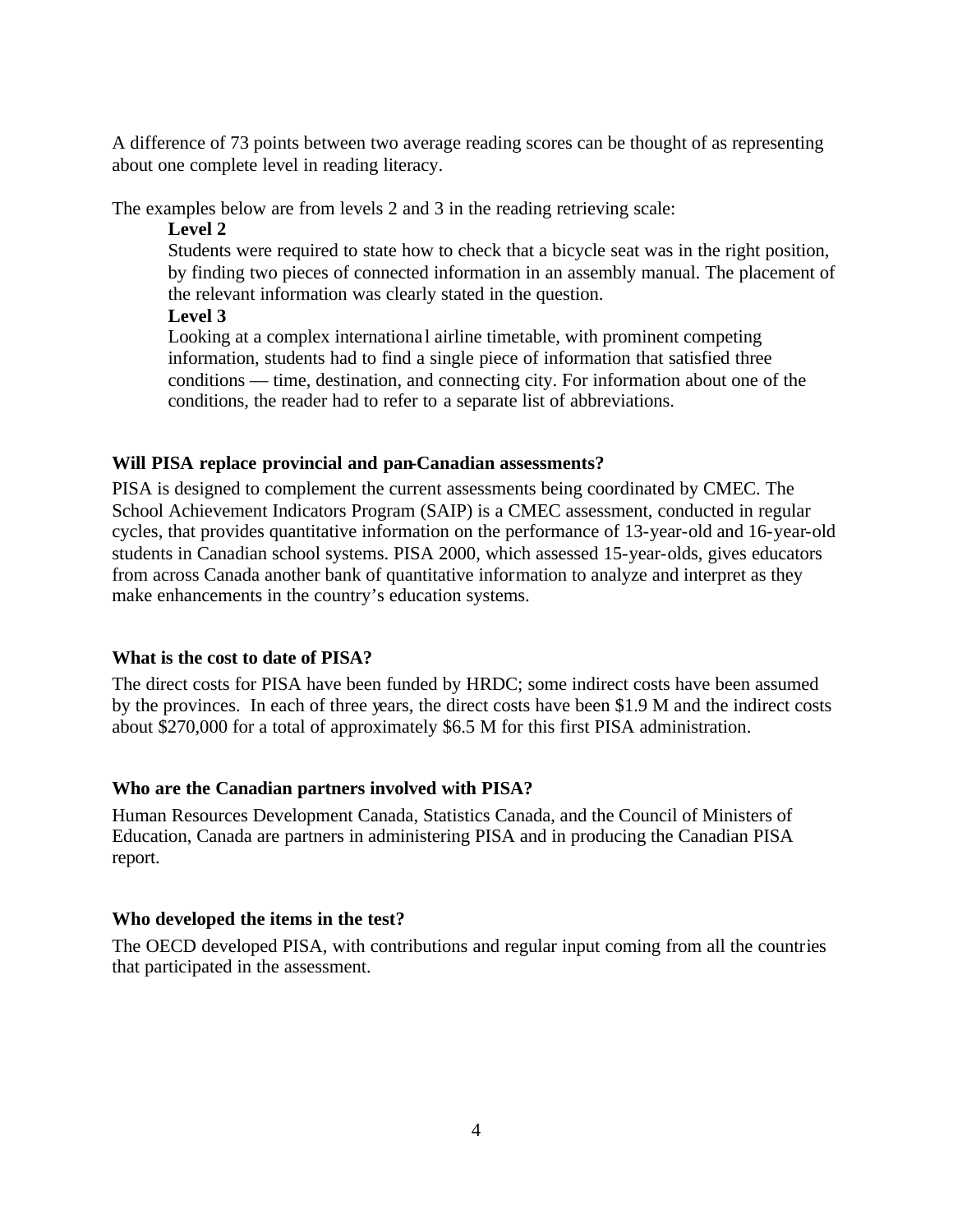#### **Is the assessment fair to students across Canada?**

Canada actively participated in the development process for PISA to ensure that the uniqueness of our country's education systems would be taken into account. Factors such as linguistic differences, rural and urban school locations, and cultural influences were all considered. In addition, the universal frameworks for each subject incorporated an agreed-upon philosophy for all countries that is based upon the latest pedagogical research.

In the sense that Canadian students answered the same questions as students from every other country, it is very fair. The assessment is also unique, in that it is not tied to the curriculum of any province or participating country, but is instead a fair measure of students' abilities to use their knowledge and skills to solve real-life situations.

#### **What did we learn from this assessment?**

The report gives educators important information on the home and school factors that help produce a successful student. In the Canadian report, these factors are outlined in Chapter 2.

The report indicates that the performance of Canadian students is above the international average in all three subject areas. In fact, Canadian students, on average, placed in the top tier of all countries surveyed in every domain tested in the assessment. In one measurement of reading, a majority of Canadian students were first overall.

PISA has also shown Canadian educators where improvements could be made to make our education systems even better. While, on average, Canada's students did very well, there was a significant variance between provinces, and there was a gender gap in the reading scores, favouring girls over boys. French-minority language students underperformed in relation to their English-language counterparts in a number of provinces.

In reading, the results for Canadian students were second, behind Finland. Reading was the major domain assessed in PISA 2000, while mathematics and science were the minor domains.

In science, Canadian students were in the top five, behind Japan and Korea, but within a group that included Finland, New Zealand, Australia, Switzerland, and the United Kingdom.

In mathematics, Canadian students were in the top six, behind Japan and Korea, but within a group that included Finland, New Zealand, Australia, Switzerland, and the United Kingdom.

In all categories, the difference in performance between Canada's highest-scoring and lowestscoring students was among the smallest of all the participating countries. The inequality between Canadian students from the highest socio-economic background and those from the lowest socio-economic background was also among the smallest.